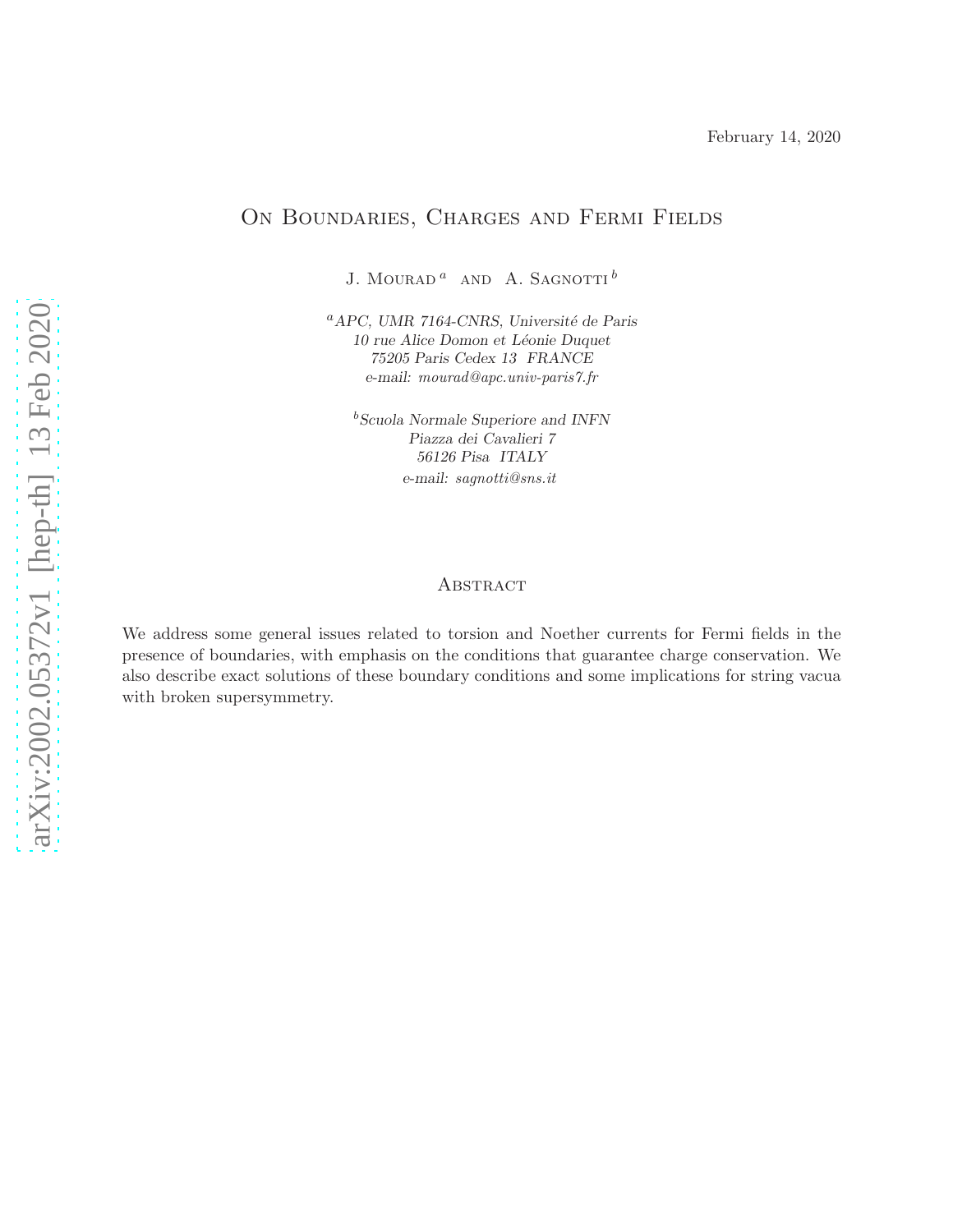#### 1 INTRODUCTION

String compactifications have been widely explored during the last decades, but almost exclusively with closed internal manifolds [\[1\]](#page-10-0), so that the boundary conditions needed for Fermi fields when the manifold has a border have received little attention. Two notable exceptions are the Neveu– Schwarz–Ramond (NSR) open string [\[2\]](#page-10-1) and the Horava–Witten link [\[3\]](#page-10-2) between the  $E_8 \times E_8$ heterotic string and the Cremmer–Julia–Scherk [\[4\]](#page-10-3) eleven–dimensional form of Supergravity [\[5\]](#page-10-4). Boundaries, however, have played so far a prominent role in vacuum configurations for orientifolds [\[6\]](#page-10-5) with "brane supersymmetry breaking" [\[7,](#page-11-0) [8\]](#page-11-1), whose prototype is the nine–dimensional Dudas–Mourad solution of [\[9\]](#page-11-2). This involves regions of strong coupling, but is classically stable [\[10\]](#page-11-3) and the tension from branes and orientifolds, which signals the breaking of supersymmetry, renders the length of its internal interval finite. This compactification also concerns the  $U(32)$ non–supersymmetric orientifold of [\[11\]](#page-11-4), while a variant [\[9\]](#page-11-2) applies to the non–supersymmetric heterotic model of [\[12\]](#page-11-5). These examples motivate, in our view, a closer look at their Fermi fields.

For definiteness, we choose a coordinate system such that the boundary ∂M of the D– dimensional manifold  $\mathcal M$  lies at  $r = 0$  and the metric takes nearby the form

<span id="page-1-2"></span>
$$
ds^2 \equiv g_{MN} dx^M dx^N = g_{rr} dr^2 + ds^2_{\perp} . \tag{1.1}
$$

The variation of the Dirac action for a spinor  $\lambda$  yields boundary terms, which can be removed provided [1](#page-1-0)

<span id="page-1-1"></span>
$$
\left. \left( \bar{\lambda} \gamma^r \delta \lambda - \delta \bar{\lambda} \gamma^r \lambda \right) \right|_{\partial \mathcal{M}} = 0 \,. \tag{1.2}
$$

Any boundary condition

<span id="page-1-3"></span>
$$
(1 - \Lambda)\lambda|_{\partial \mathcal{M}} = 0 , \qquad (1.3)
$$

with a Hermitian matrix  $\Lambda$  such that

<span id="page-1-4"></span>
$$
\Lambda^2 = 1 , \qquad {\Lambda, \gamma^0 \gamma^r} = 0 \tag{1.4}
$$

solves eq. [\(1.2\)](#page-1-1). Different choices are possible, however, depending on the symmetries to be preserved: for example,  $\Lambda = \gamma^r$  and  $\Lambda = i\gamma^0$  are two solutions, and there are more options. One of our aims is to connect the allowed choices of  $\Lambda$  to the conservation of Noether Killing charges.

In Sections [2](#page-2-0) and [3](#page-3-0) we discuss the matter and gravity Bianchi identities related to diffeomorphisms and local Lorentz symmetries, taking into account that the back–reaction of Fermi

<span id="page-1-0"></span><sup>&</sup>lt;sup>1</sup>We use a "mostly plus" signature, so that  $\gamma^0$  is antihermitian while the other  $\gamma$ -matrices are hermitian.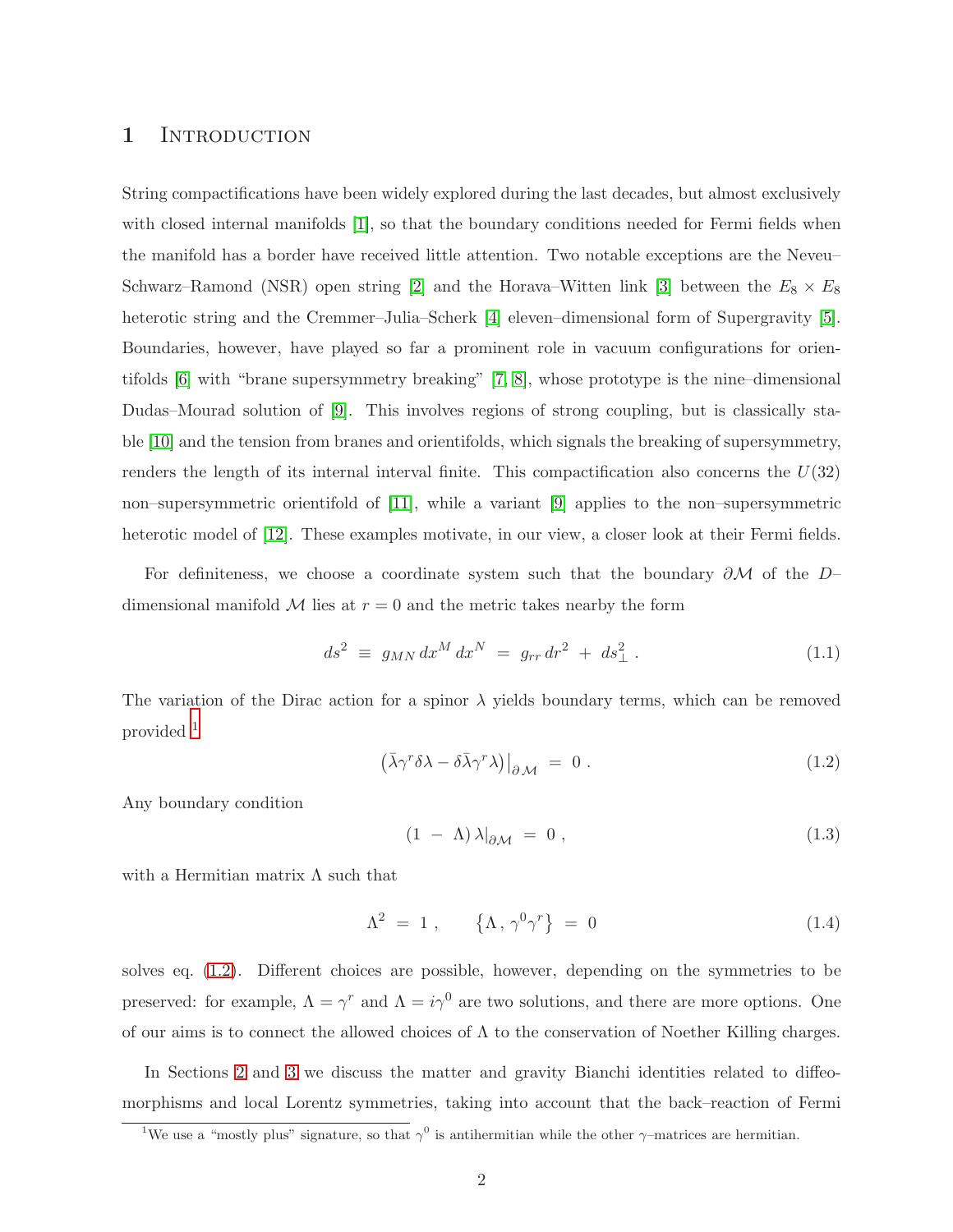fields includes in general the emergence of torsion. In Section [4](#page-6-0) we connect diffeomorphisms and local Lorentz Bianchi identities to Noether Killing currents for global isometries, whose normal components should vanish on the boundary  $\partial M$  to grant charge conservation. This places further constraints on  $\Lambda$ , which we explore in Section [5](#page-7-0) with an eye to string models with broken supersymmetry.

#### <span id="page-2-0"></span>2 BIANCHI IDENTITIES AND BOSE FIELDS

Let us begin by reviewing briefly the behavior of Bose fields with reference to the simplest case, a real scalar  $\phi$ . If the metric takes the form [\(1.1\)](#page-1-2) near the boundary  $\partial M$  of a D–dimensional manifold  $M$ , the variation of the standard kinetic term yields the boundary condition

<span id="page-2-1"></span>
$$
\delta \phi \partial_r \phi \vert_{\partial \mathcal{M}} = 0 , \qquad (2.1)
$$

which is solved by the familiar Neumann ( $\partial_r \phi = 0$ ) or Dirichlet ( $\delta \phi = 0$ ) choices. Notice that the latter only implies that  $\phi$  is a fixed function on  $\partial M$ . Similar remarks apply to forms and to the metric tensor, up to Gibbons–Hawking terms [\[13\]](#page-11-6).

Let us now explore whether eq.  $(2.1)$  suffices to guarantee the conservation of Noether Killing charges, which are built from *symmetric* energy–momentum tensors  $T^{MN}$  defined via the metric variations

$$
\delta \mathcal{S}_m = \int_{\mathcal{M}} d^D x \sqrt{-g} \ \delta g_{MN} \ T^{MN} \ . \tag{2.2}
$$

A consistent coupling to gravity demands that  $\delta S$  vanish for the metric variations

<span id="page-2-2"></span>
$$
\delta g_{MN} = D_M \xi_N + D_N \xi_M , \qquad (2.3)
$$

which describe the effect of diffeomorphisms  $\delta x^M = \xi^M$  when keeping fixed the coordinates in fields, and with  $\xi^M$  of local support a partial integration leads to the Bianchi identity

$$
D_M T^{MN} = 0. \t\t(2.4)
$$

Continuous symmetries of  $g_{MN}$  are generated by Killing vectors  $\zeta^M$ , solutions of [\(2.3\)](#page-2-2) with  $\delta g_{MN} = 0$ , and lead to the covariantly conserved Noether currents

$$
\mathcal{J}^M = T^{MN} \zeta_N \,. \tag{2.5}
$$

The combinations  $\sqrt{-g} \mathcal{J}^M$  satisfy the ordinary conservations law  $\partial_M(\sqrt{-g} \mathcal{J}^M) = 0$ , and in the absence of a boundary the charges  $Q(t)$ , which we write for brevity in the form

$$
Q(t) = \int_{\mathcal{M}} d^D x \, \delta(x^0 - t) \sqrt{-g} \, \mathcal{J}^0 \,, \tag{2.6}
$$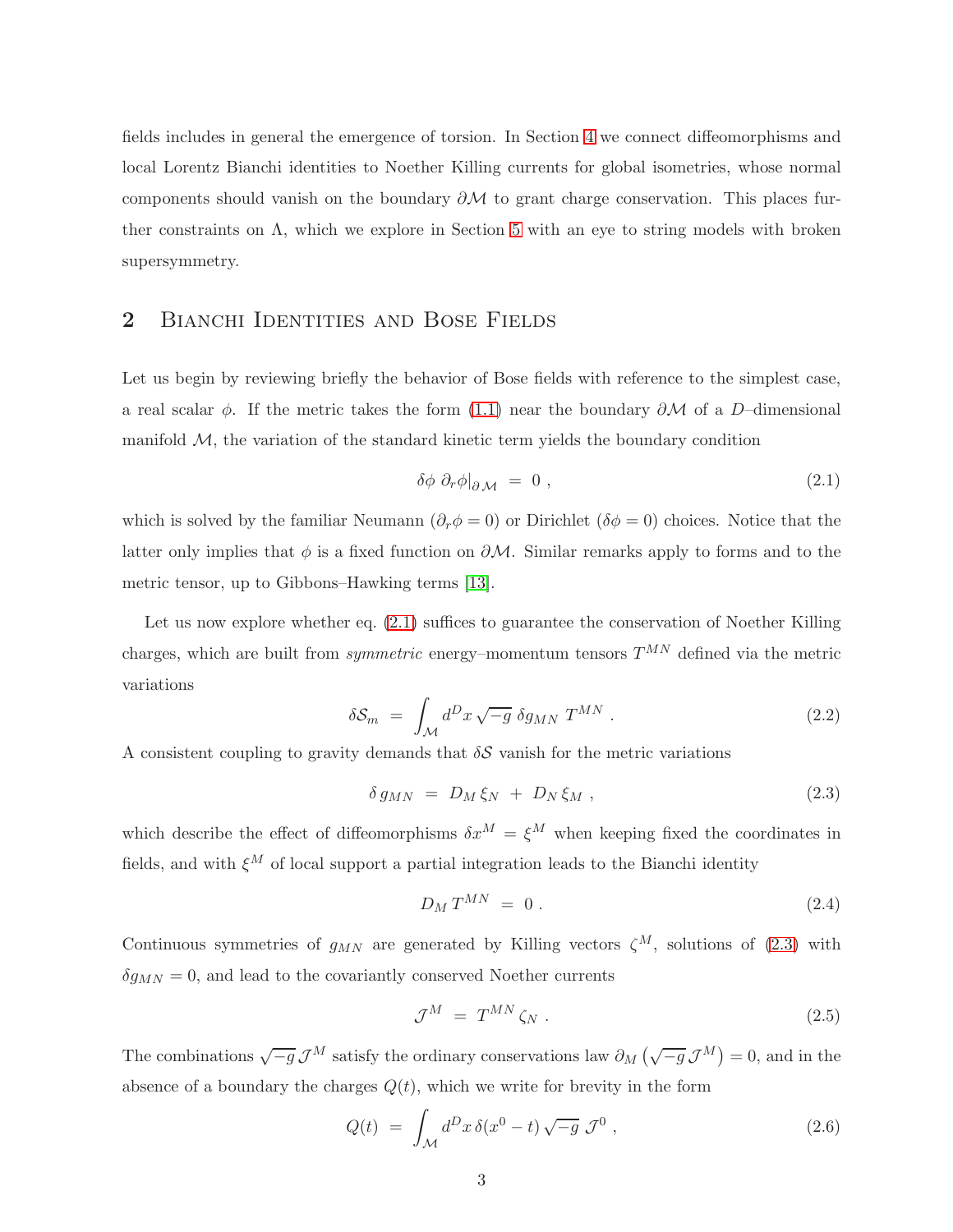are conserved. However, when  $M$  has a boundary  $\partial M$ 

$$
\frac{d\,Q(t)}{dt} \ = \ \int_{\partial \mathcal{M}} d^{D-1}x \,\delta(x^0 - t) \sqrt{-g} \,\mathcal{J}^r \ , \tag{2.7}
$$

and the condition

<span id="page-3-1"></span>
$$
\mathcal{J}^r|_{\partial \mathcal{M}} \equiv T^{rN} \zeta_N|_{\partial \mathcal{M}} = 0 , \qquad (2.8)
$$

is needed to prevent charge flow across the boundary. It involves off–diagonal components of the energy–momentum tensor since  $\zeta^r$  should vanish on  $\partial \mathcal{M}$  in order not to affect it. For the bosonic actions of interest, the boundary conditions like [\(2.1\)](#page-2-1) that emerge from the equations of motion must be supplemented in general by eq. [\(2.8\)](#page-3-1). For instance, Killing translation symmetries on  $\partial M$  require for a Dirichlet scalar  $\phi$  that

$$
\zeta^M \, \partial_M \phi \big|_{\partial \mathcal{M}} = 0 \;, \tag{2.9}
$$

<span id="page-3-0"></span>whereas for a Neumann scalar eq. [\(2.8\)](#page-3-1) is identically satisfied.

### 3 Bianchi Identities and Fermi Fields

When Fermi fields are present, local Lorentz transformations also acquire a key role, and there are consequently a few novelties. The metric tensor leaves way to the vielbein  $e_M{}^A$  and the spin connection  $\omega_M{}^{AB}$ , while the variation of the matter action,

<span id="page-3-2"></span>
$$
\delta S_m = \int_{\mathcal{M}} d^D x \ e \ \left[ \delta e_M^A \mathcal{T}^M{}_A \ + \ \delta \omega_M{}^{AB} \ \mathcal{Y}^M{}_{AB} \right] \ , \tag{3.1}
$$

now defines generally a *non–symmetric* energy–momentum tensor  $\mathcal{T}^M{}_A$  and a new tensor  $\mathcal{Y}^M{}_{AB}$ . In the following, early Latin labels describe flat indices, while late Latin labels describe curved ones. The vielbein is covariantly constant,

$$
D_M e_N{}^A \equiv \partial_M e_N{}^A + \omega_M{}^{AB} e_{NB} - \Gamma^P{}_{MN} e_P{}^A = 0 \,, \tag{3.2}
$$

and this condition defines the  $\Gamma^P{}_{MN}$ , whose antisymmetric part

$$
S^P{}_{MN} = \Gamma^P{}_{MN} - \Gamma^P{}_{NM} \tag{3.3}
$$

is the torsion tensor.

A local Lorentz transformation with parameters  $\epsilon^{AB} = -\epsilon^{BA}$  acts as

$$
\delta e_M{}^A = \epsilon^{AB} e_{MB} , \qquad \delta \omega_M{}^{AB} = - D_M \epsilon^{AB} . \qquad (3.4)
$$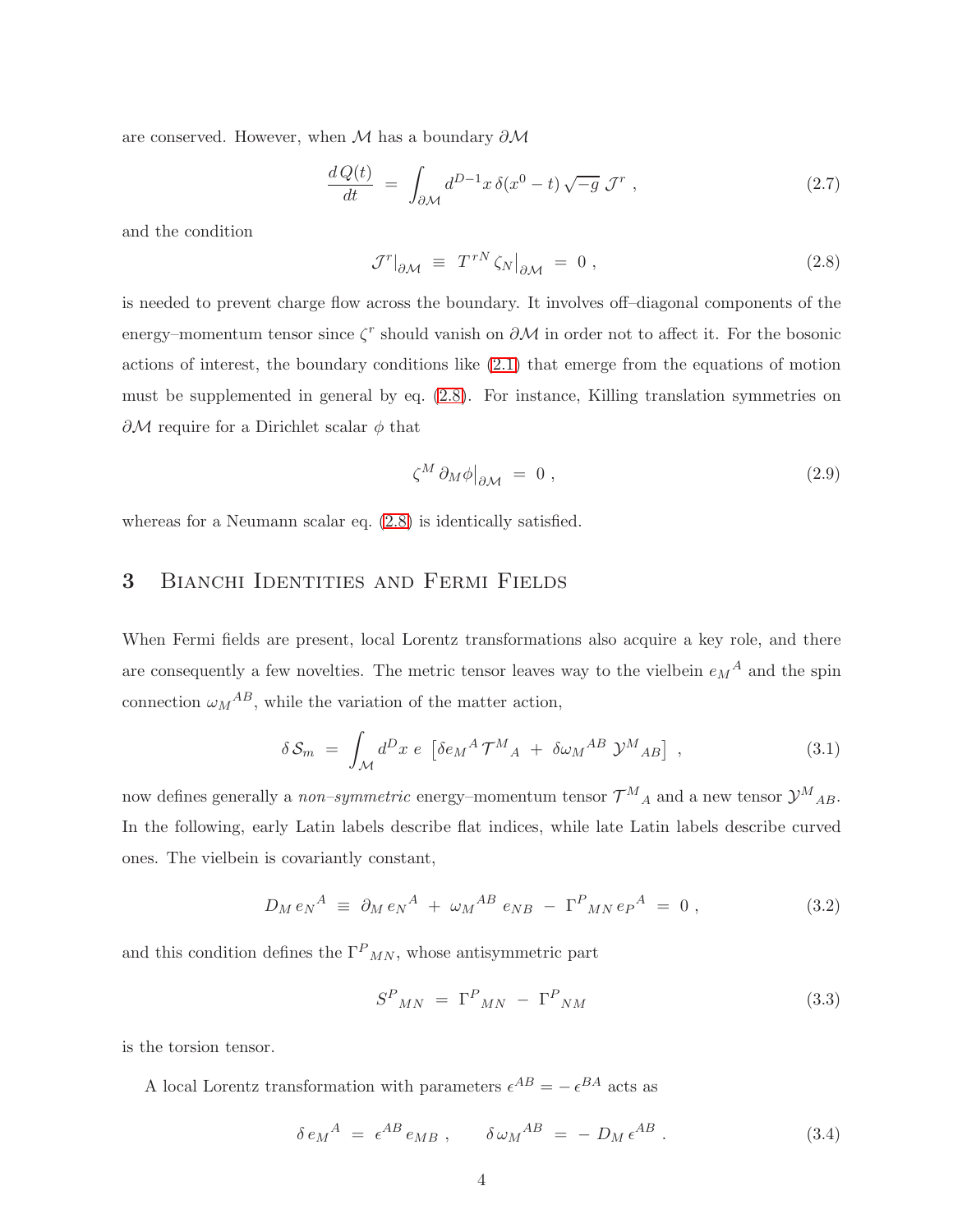Rephrasing the argument reviewed for Bose fields, eq. [\(3.1\)](#page-3-2) yields

$$
\delta S_m = \int d^D x \, e \, \left[ \epsilon^{AB} \, e_{MB} \, \mathcal{T}^M{}_A \, - \, D_M \, \epsilon^{AB} \, \mathcal{Y}^M{}_{AB} \right] \,, \tag{3.5}
$$

and after a partial integration one obtains the Bianchi identity

<span id="page-4-1"></span>
$$
D_M \mathcal{Y}^M{}_{AB} - S^P{}_{PM} \mathcal{Y}^M{}_{AB} = \frac{1}{2} (\mathcal{T}_{AB} - \mathcal{T}_{BA}) \ . \tag{3.6}
$$

This step entails a small subtlety, since in the presence of torsion the covariant derivative of a vector  $V^M$ , equal to  $\epsilon^{AB} \mathcal{Y}^M{}_{AB}$  in this case, does not lead to a total derivative, but

<span id="page-4-0"></span>
$$
D_M V^M = S^M{}_{MN} V^N + \frac{1}{e} \partial_M (e V^M) \tag{3.7}
$$

Up to a local Lorentz rotation, diffeomorphisms act on  $e_M{}^A$  and  $\omega_M{}^{AB}$  as

$$
\delta e_M^A = D_M \xi^A - S^A{}_{MN} \xi^N , \qquad \delta \omega_M{}^{AB} = -R_{MN}{}^{AB} \xi^N , \qquad (3.8)
$$

when keeping fixed the coordinates in fields, where we define the Riemann tensor, following the conventions in [\[17\]](#page-11-7), as

$$
R_{MN}{}^{AB} = \partial_M \omega_N{}^{AB} - \partial_N \omega_M{}^{AB} + \omega_M{}^{AC} \omega_{NC}{}^B - \omega_N{}^{AC} \omega_{MC}{}^B
$$
  
=  $e^{PB} e^{QA} \left( \partial_N \Gamma^P{}_{MQ} - \partial_M \Gamma^P{}_{NQ} + \Gamma^P{}_{NR} \Gamma^R{}_{MQ} - \Gamma^P{}_{MR} \Gamma^R{}_{NQ} \right)$ . (3.9)

Resorting again to [\(3.7\)](#page-4-0), a partial integration now leads to a second Bianchi identity,

<span id="page-4-2"></span>
$$
D_M \mathcal{T}^M{}_N \; + \; S^P{}_{MN} \mathcal{T}^M{}_P - \; S^P{}_{PM} \mathcal{T}^M{}_N \; = \; - \; R_{MN}{}^{AB} \; \mathcal{Y}^M{}_{AB} \; . \tag{3.10}
$$

For a spin– $\frac{1}{2}$  Fermi field  $\lambda$  the Hermitian Dirac action

$$
S_m = -\frac{i}{2} \int d^D x \ e \ [\bar{\lambda} \ \gamma^M D_M \lambda - D_M \bar{\lambda} \gamma^M \lambda] \tag{3.11}
$$

determines

<span id="page-4-3"></span>
$$
\mathcal{T}^{M}{}_{A} = \frac{i}{2} \left[ \bar{\lambda} \gamma^{M} D_{A} \lambda - D_{A} \bar{\lambda} \gamma^{M} \lambda \right] , \qquad \mathcal{Y}^{M}{}_{AB} = -\frac{i}{4} \bar{\lambda} \gamma_{ABC} \lambda e^{MC} , \qquad (3.12)
$$

where we have kept in  $\mathcal T$  only terms that do not vanish on shell. The boundary condition is now eq. [\(1.2\)](#page-1-1), and in this case  $\mathcal Y$  is totally antisymmetric, so that the traces  $S^M{}_{MA}$  are absent in eqs. [\(3.6\)](#page-4-1), [\(3.7\)](#page-4-0) and [\(3.10\)](#page-4-2). However, they play a role for a spin– $\frac{3}{2}$  Fermi field  $\psi_M$ , since the Hermitian Rarita–Schwinger action

$$
S_m = -\frac{i}{2} \int d^D x \ e \ \left[ \bar{\psi}_M \ \gamma^{MNP} D_N \psi_P - D_N \bar{\psi}_M \gamma^{MNP} \psi_P \right] \tag{3.13}
$$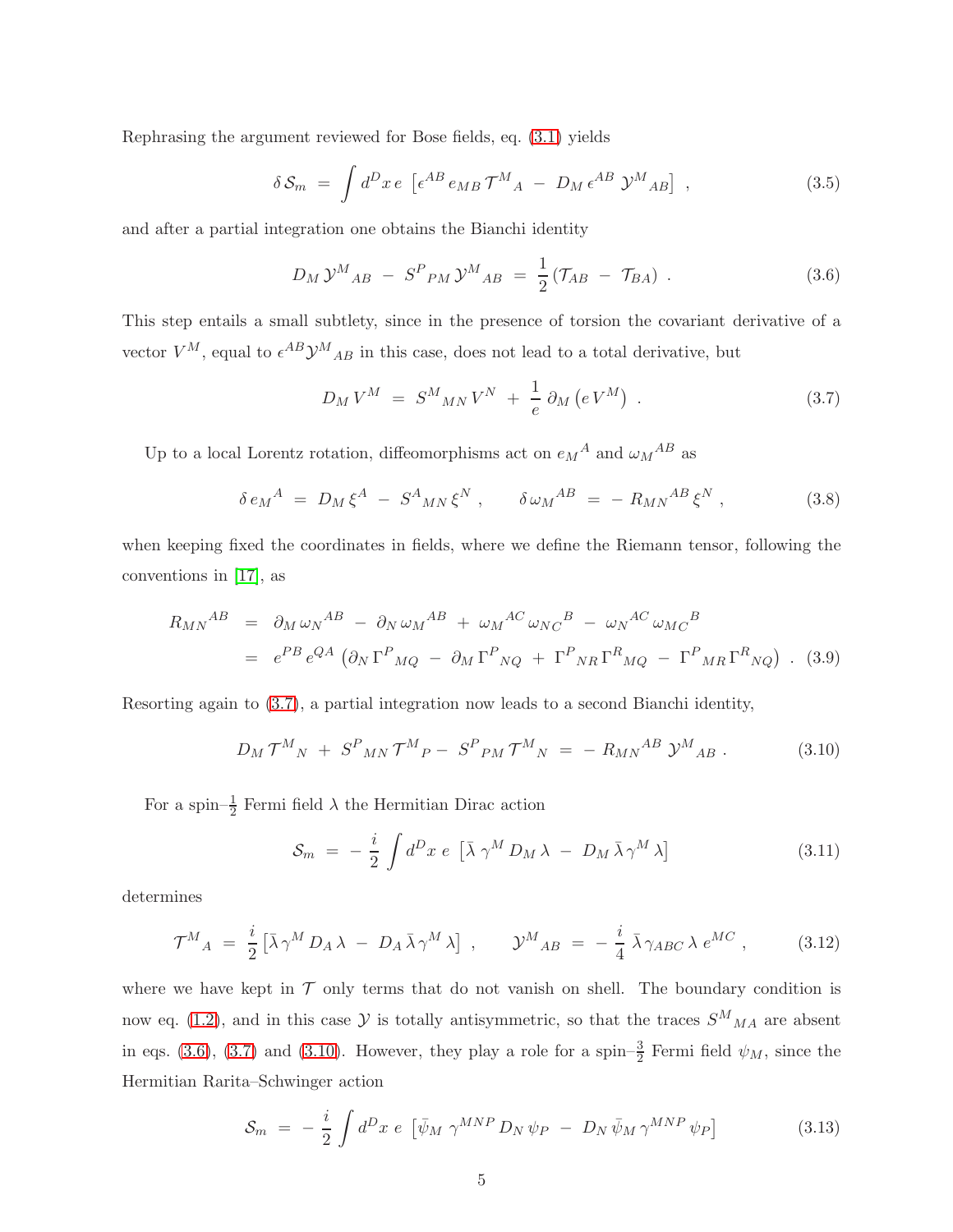determines

$$
\mathcal{T}^{M}{}_{A} = \frac{i}{2} \left[ D_{A} \bar{\psi}_{N} \gamma^{MNP} \psi_{P} - \bar{\psi}_{N} \gamma^{MNP} D_{A} \psi_{P} \right],
$$
  
\n
$$
\mathcal{Y}^{MAB} = \frac{i}{4} \bar{\psi}_{N} \gamma^{MNPAB} \psi_{P} - \frac{i}{4} \left[ \bar{\psi}^{A} \gamma^{M} \psi^{B} + \bar{\psi}_{N} \gamma^{N} \psi^{A} e^{MB} \right.
$$
  
\n
$$
+ \bar{\psi}^{A} \gamma^{P} \psi_{P} e^{MB} - (A \leftrightarrow B) \right],
$$
\n(3.14)

and consequently

$$
\mathcal{Y}^{M}{}_{M}{}^{B} = i \frac{(D-2)}{4} \left( \bar{\psi}_{M} \gamma^{M} \psi^{B} - \bar{\psi}^{B} \gamma^{M} \psi_{M} \right) . \tag{3.15}
$$

In  $\mathcal T$  we have kept again only terms that do not vanish on shell, and the counterpart of the boundary conditions  $(1.2)$  and  $(2.1)$  is now

$$
\left(\bar{\psi}_M \; \gamma^{MrP} \, \delta \, \psi_P \; - \; \delta \, \bar{\psi}_M \; \gamma^{MrP} \, \psi_P\right)\big|_{\partial \mathcal{M}} \; = \; 0 \; . \tag{3.16}
$$

In a similar fashion, varying the vielbein and the spin connection in the Einstein–Hilbert action

$$
S_{EH} = \frac{1}{2 k^2} \int_{\mathcal{M}} d^D x \ e \ e^M{}_A \, e^N{}_B \, R_{MN}{}^{AB} \tag{3.17}
$$

yields

$$
\delta \mathcal{S}_{EH} = -\frac{1}{k^2} \int_{\mathcal{M}} d^D x \ e \left[ \delta \omega_N^{AB} \Theta^N_{AB} + \delta e_M^A G^M_{\ A} \right] \ , \tag{3.18}
$$

where

$$
G^{M}{}_{A} = \left( e^{M}{}_{C} e^{P}{}_{A} - \frac{1}{2} e^{M}{}_{A} e^{P}{}_{C} \right) e^{Q}{}_{D} R^{CD}{}_{PQ} = R^{M}{}_{A} - \frac{1}{2} e^{M}{}_{A} R \tag{3.19}
$$

is generally a non–symmetric Einstein tensor, and

$$
\Theta^{N}{}_{AB} = -\frac{1}{2} \left( S^{P}{}_{PA} \, e^{N}{}_{B} - S^{P}{}_{PB} \, e^{N}{}_{A} \right) - \frac{1}{2} \, S^{N}{}_{AB} \,. \tag{3.20}
$$

Retracing the preceding arguments leads to the Bianchi identities

<span id="page-5-0"></span>
$$
D_M \Theta^M{}_{AB} - S^P{}_{PM} \Theta^M{}_{AB} = \frac{1}{2} (G_{AB} - G_{BA}),
$$
  
\n
$$
D_M G^M{}_N + S^P{}_{MN} G^M{}_P - S^P{}_{PM} G^M{}_N = - \Theta^M{}_{AB} R_{MN}{}^{AB},
$$
\n(3.21)

that reflect the invariance of the Einstein–Hilbert Lagrangian under local Lorentz transformations and diffeomorphisms, while putting together matter and gravity sectors leads to the equations of motion

$$
G^{M}{}_{A} = 2 k^{2} \mathcal{T}^{M}{}_{A} , \qquad \Theta^{M}{}_{AB} = 2 k^{2} \mathcal{Y}^{M}{}_{AB} , \qquad (3.22)
$$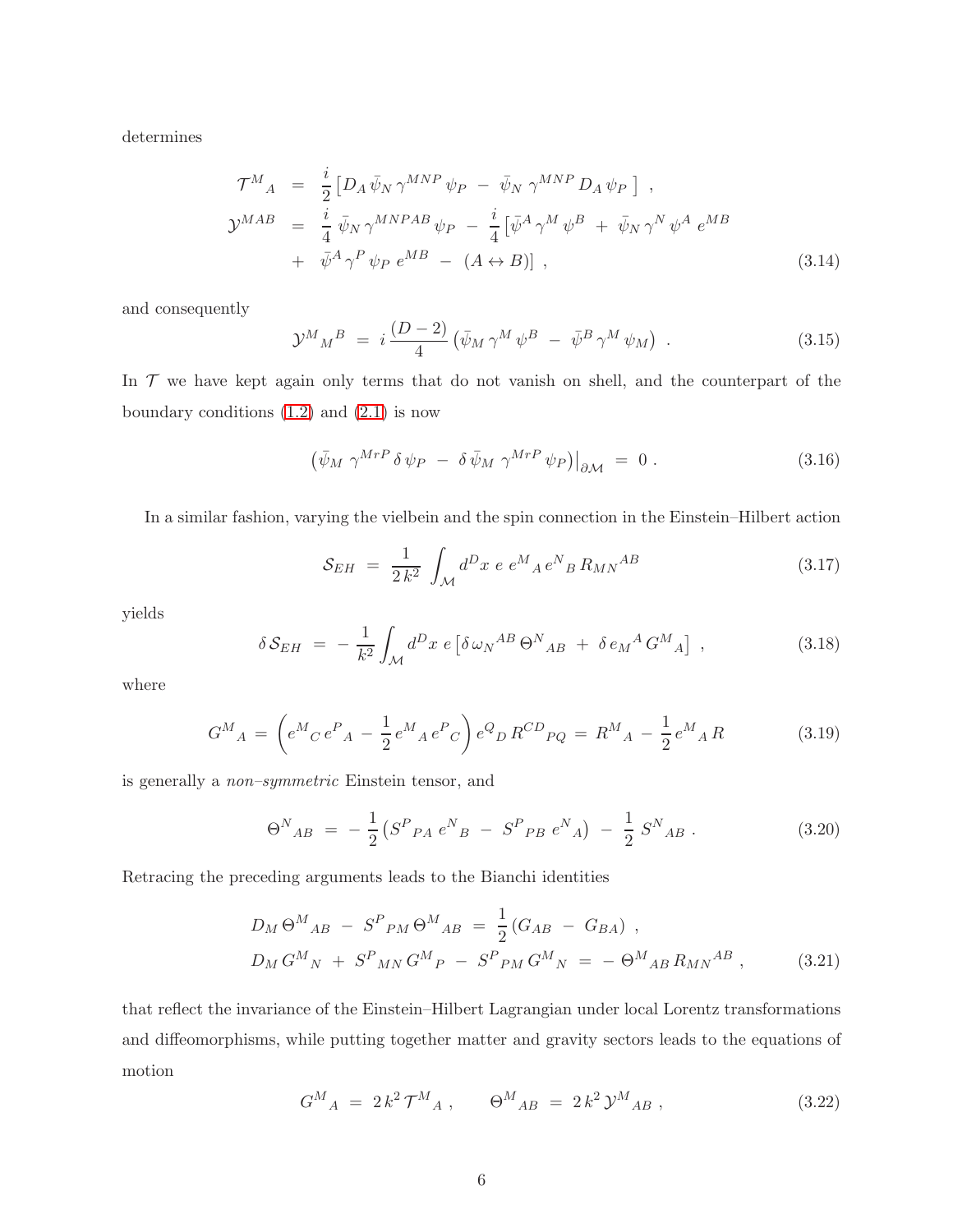which are manifestly compatible with the Bianchi identities of eqs.  $(3.6)$ ,  $(3.10)$  and  $(3.21)$ . Notice, finally, that eqs. [\(3.21\)](#page-5-0) would follow directly from the Bianchi identities for the Riemann tensor,

$$
R_{[MNP]}^{A} = D_{[M} S^{A}{}_{NP]} - S^{R}{}_{[MN} S^{A}{}_{P]R} ,
$$
  
\n
$$
D_{[M} R_{NP]}^{AB} = S^{R}{}_{[MN} R_{P]R}^{AB} ,
$$
\n(3.23)

here expressed in terms of covariant derivatives including the torsion contribution, under which the vielbein is covariantly constant.

### <span id="page-6-0"></span>4 Killing Vectors and Fermi Fields

In the presence of Fermi fields, continuous symmetries and Killing vectors are to be defined with reference to diffeomorphisms, with parameters  $\zeta^M$ , and local Lorentz rotations, with parameters  $\theta^{AB}$ , whose combined effects leave both e and  $\omega$  invariant. These two conditions read

<span id="page-6-2"></span>
$$
\delta e_M^A \equiv D_M \zeta^A - S^A{}_{MN} \zeta^N + \theta^{AB} e_{NB} = 0 ,
$$
  
\n
$$
\delta \omega_M^{AB} \equiv -R_{MN}^{AB} \zeta^N - D_M \theta^{AB} = 0 ,
$$
\n(4.1)

and the first determines

<span id="page-6-1"></span>
$$
\theta^{AB} = D^A \zeta^B - S^{BA} C \zeta^C , \qquad (4.2)
$$

while the antisymmetry of  $\theta^{AB}$  translates into the modified Killing equation

<span id="page-6-3"></span>
$$
D_M \zeta_N + D_N \zeta_M = (S_{MN}^P + S_{NM}^P) \zeta_P. \qquad (4.3)
$$

Moreover, using eq.  $(4.2)$ , the second of eqs.  $(4.1)$  can be cast in the form

$$
D_M D_A \zeta_B = (D_M S_{BA}^N) \zeta_N + S_{BA}^N D_M \zeta_N - R_{MNAB} \zeta^N, \qquad (4.4)
$$

which generalizes the usual result for the second derivatives of Killing vectors.

Noether currents should now satisfy the modified conservation laws

<span id="page-6-4"></span>
$$
D_M \mathcal{J}^M - S^M{}_{MN} \mathcal{J}^N = 0 \,, \tag{4.5}
$$

a subtlety whose origin we already highlighted in eq.  $(3.7)$ . Given a Killing vector  $\zeta^A$  solving eq. [\(4.3\)](#page-6-3), one can indeed verify that

$$
\mathcal{J}^M = \mathcal{T}^M{}_N \zeta^N - \mathcal{Y}^M{}_{AB} \theta^{AB} \,, \tag{4.6}
$$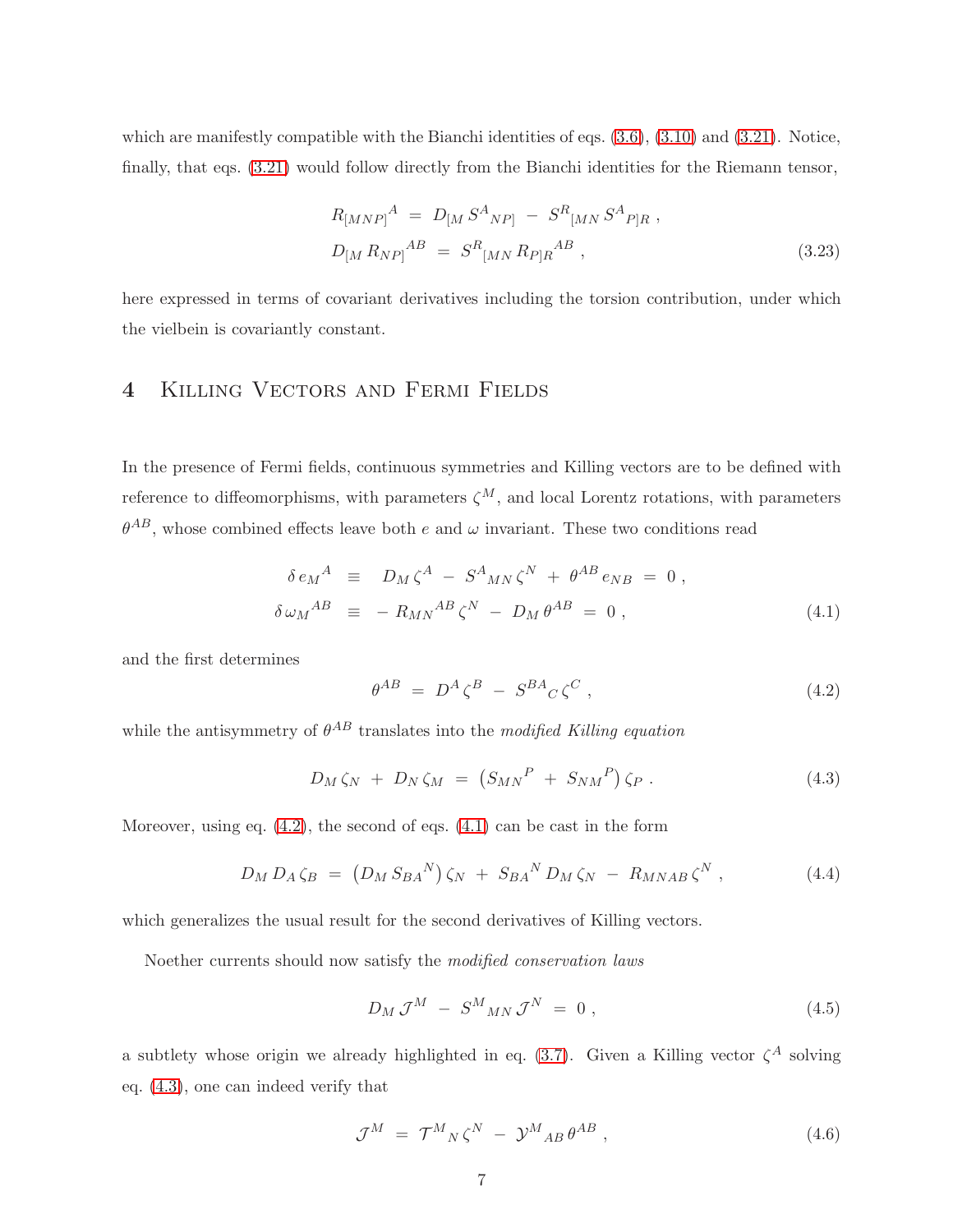with  $\theta^{AB}$  given by eq. [\(4.2\)](#page-6-1), satisfies the modified conservation law [\(4.5\)](#page-6-4). To this end, notice that the Bianchi identities of eqs.  $(3.6)$  and  $(3.10)$  give

$$
D_M \mathcal{J}^M - S^P{}_{PM} \mathcal{J}^M = -(S^P{}_{MN} \mathcal{T}^M{}_{P} + R_{MN}{}^{AB} \mathcal{Y}^M{}_{AB}) \zeta^N + \mathcal{T}^{AB} (D_A \zeta_B - \theta_{AB}) - \mathcal{Y}^M{}_{AB} D_M \theta^{AB} ,
$$
(4.7)

while using the definition of  $\theta^{AB}$  this expression reduces to

$$
D_M \mathcal{J}^M - S^P{}_{PM} \mathcal{J}^M = - \mathcal{Y}^M{}_{AB} \left( R_{MN}{}^{AB} \zeta^N + D_M \theta^{AB} \right) , \qquad (4.8)
$$

whose right–hand side vanishes on account of the second of eqs.  $(4.1)$ . Repeating considerations made in Section [2](#page-2-0) one can now conclude that, if the modified conservation laws [\(4.5\)](#page-6-4) are supplemented by the boundary conditions

<span id="page-7-3"></span>
$$
\mathcal{J}^r|_{\partial \mathcal{M}} = 0 , \qquad (4.9)
$$

<span id="page-7-0"></span>the corresponding charges are conserved even in the presence of a boundary ∂M.

# 5 Lower–Dimensional Spinors from an Interval

In [\[14\]](#page-11-8) we shall explore families of D–dimensional warped metrics of the type

$$
ds^{2} = e^{2B(r)}dr^{2} + e^{2A(r)}g_{\mu\nu}(x) dx^{\mu} dx^{\nu} + e^{2C(r)}g_{ij}(y) dy^{i} dy^{j} , \qquad (5.1)
$$

where  $g_{\mu\nu}$  is typically a Minkowski metric  $\eta_{\mu\nu}$  of dimension d and  $g_{ij}$ , the metric of an internal compact space of dimension N, is typically  $\delta_{ij}$ . Examples of this type were also recently described in [\[15\]](#page-11-9), and a wide portion of these solutions involve, just as the ones in [\[9\]](#page-11-2), r-intervals of finite length. When  $g_{\mu\nu}$  and  $g_{ij}$  are flat metrics, the relevant Killing symmetries are translations in spacetime and along an internal torus, together with spacetime Lorentz rotations. The former correspond to constant  $\zeta^{\mu}$  or  $\zeta^{i}$ , so that

<span id="page-7-1"></span>
$$
\mathcal{J}^M = \mathcal{T}^M{}_{\mu} \zeta^{\mu} + \mathcal{T}^M{}_{i} \zeta^i , \qquad (5.2)
$$

while the latter correspond to  $\zeta^{\mu} = \theta^{\mu\nu} x_{\nu}$ , with constant antisymmetric  $\theta^{\mu\nu}$ , so that

<span id="page-7-2"></span>
$$
\mathcal{J}^M = \mathcal{T}^M_{\ \nu} \theta^{\nu \rho} x_{\rho} - \mathcal{Y}^M_{\ \mu \nu} \theta^{\mu \nu} . \tag{5.3}
$$

For the currents in eqs. [\(5.2\)](#page-7-1) and [\(5.3\)](#page-7-2), the conditions in eq. [\(4.9\)](#page-7-3) therefore demand that

$$
\mathcal{T}^r{}_{\mu}|_{\partial \mathcal{M}} = 0 , \qquad \mathcal{T}^r{}_{i}|_{\partial \mathcal{M}} = 0 , \qquad \mathcal{Y}^r{}_{\mu\nu}|_{\partial \mathcal{M}} = 0 . \tag{5.4}
$$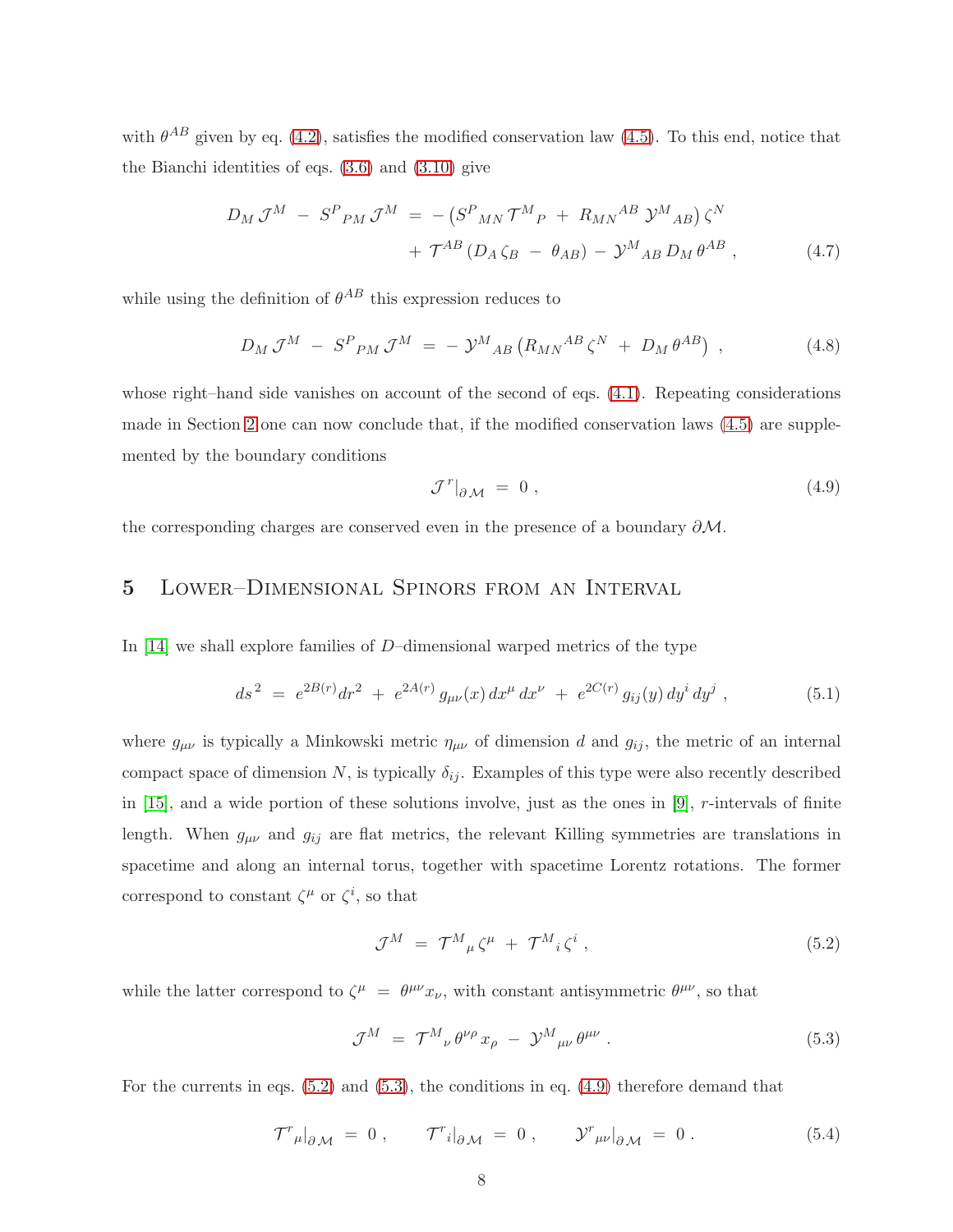For a spin– $\frac{1}{2}$  fermion,  $\mathcal T$  and  $\mathcal Y$  are given in eq. [\(3.12\)](#page-4-3), and the first two sets of conditions are implied by eqs. [\(1.3\)](#page-1-3) and [\(1.4\)](#page-1-4). The last set puts on  $\Lambda$  the additional constraints

$$
\bar{\lambda}\gamma^r\gamma_{\mu\nu}\lambda\big|_{\partial\mathcal{M}} = 0 , \qquad (5.5)
$$

which are also solved by a matrix  $\Lambda$  in eqs. [\(1.3\)](#page-1-3) and [\(1.4\)](#page-1-4), provided

$$
[\Lambda, \gamma_{\mu\nu}] = 0. \tag{5.6}
$$

In settings of interest for Supergravity and String Theory, Λ is often subject to further restrictions. If the dimension D of M is even and  $\lambda$  is a Weyl spinor, one should demand that

<span id="page-8-1"></span>
$$
[\Lambda, \gamma_{\chi}] = 0 , \qquad (5.7)
$$

where  $\gamma_{\chi}$  is the chirality matrix of  $\mathcal{M}$ , while if  $\lambda$  is a Majorana spinor one should demand that

<span id="page-8-0"></span>
$$
C^{-1} \Lambda^T C = - \gamma^0 \Lambda \gamma^0 , \qquad (5.8)
$$

where C is the charge–conjugation matrix of  $M$ . When D is odd, with no other internal manifold, the choice  $\Lambda = \gamma^r$ , which rests on the chirality matrix of  $\partial M$ , satisfies eqs. [\(1.3\)](#page-1-3), [\(1.4\)](#page-1-4), [\(5.8\)](#page-8-0) and commutes with all spacetime Lorentz generators of  $\partial M$ . This case is central to the Horava–Witten construction  $[3]$ . When D is *even*, similar settings obtain with non–chiral spinors. For example, in type–IIA supergravity the choice  $\Lambda = \gamma^r$ , used in [\[16\]](#page-11-10), respects all Lorentz symmetries in nine dimensions while connecting the two chiralities on  $\partial M$ , and the Neveu–Schwarz–Ramond open string [\[2\]](#page-10-1) was a first example of this type. The situation becomes less conventional when starting from chiral spinors, which is the case for the solutions in [\[9\]](#page-11-2). Now the choice  $\Lambda = \gamma^r$  violates the Weyl constraint [\(5.7\)](#page-8-1), so that no solutions exist that respect the whole nine–dimensional Lorentz symmetry. However, when a compact internal manifold is also present, the Weyl constraint can be solved combining  $\gamma^r$  with an *odd* number of internal  $\gamma$ 's, and a first option also compatible with the Majorana constraint [\(5.8\)](#page-8-0), as needed in [\[9\]](#page-11-2), is  $\Lambda = \gamma^6 \gamma^7 \gamma^8 \gamma^r$ . It respects the six-dimensional Lorentz group, which suffices when  $\mathcal I$  combines with a three–torus.

In general, in D–dimensional spacetimes of "mostly plus" Minkowski signature,

<span id="page-8-2"></span>
$$
(i)^{\frac{n(n-1)}{2}} \gamma^{A_1,...A_n} , \qquad n = 0,...,\tilde{D} , \qquad (5.9)
$$

with  $\tilde{D} = D$  if D is even or  $\tilde{D} = \frac{(D-1)}{2}$  $\frac{(-1)}{2}$  if D is odd, are a basis for  $2^{\left[\frac{D}{2}\right]} \times 2^{\left[\frac{D}{2}\right]}$  matrices. The matrices in eq [\(5.9\)](#page-8-2) are self-adjoint and square to one when all  $A_i \neq 0$ , and otherwise they are self-adjoint and square to one when multiplied by  $i$ . One can distinguish the two sets

$$
(i)^{\frac{n(n+1)}{2}} \gamma^{ri_1,...i_n} \qquad \text{and} \qquad i(i)^{\frac{(m+d-1)(m+d)}{2}} \gamma^{01...(d-1)i_1,...i_m} \tag{5.10}
$$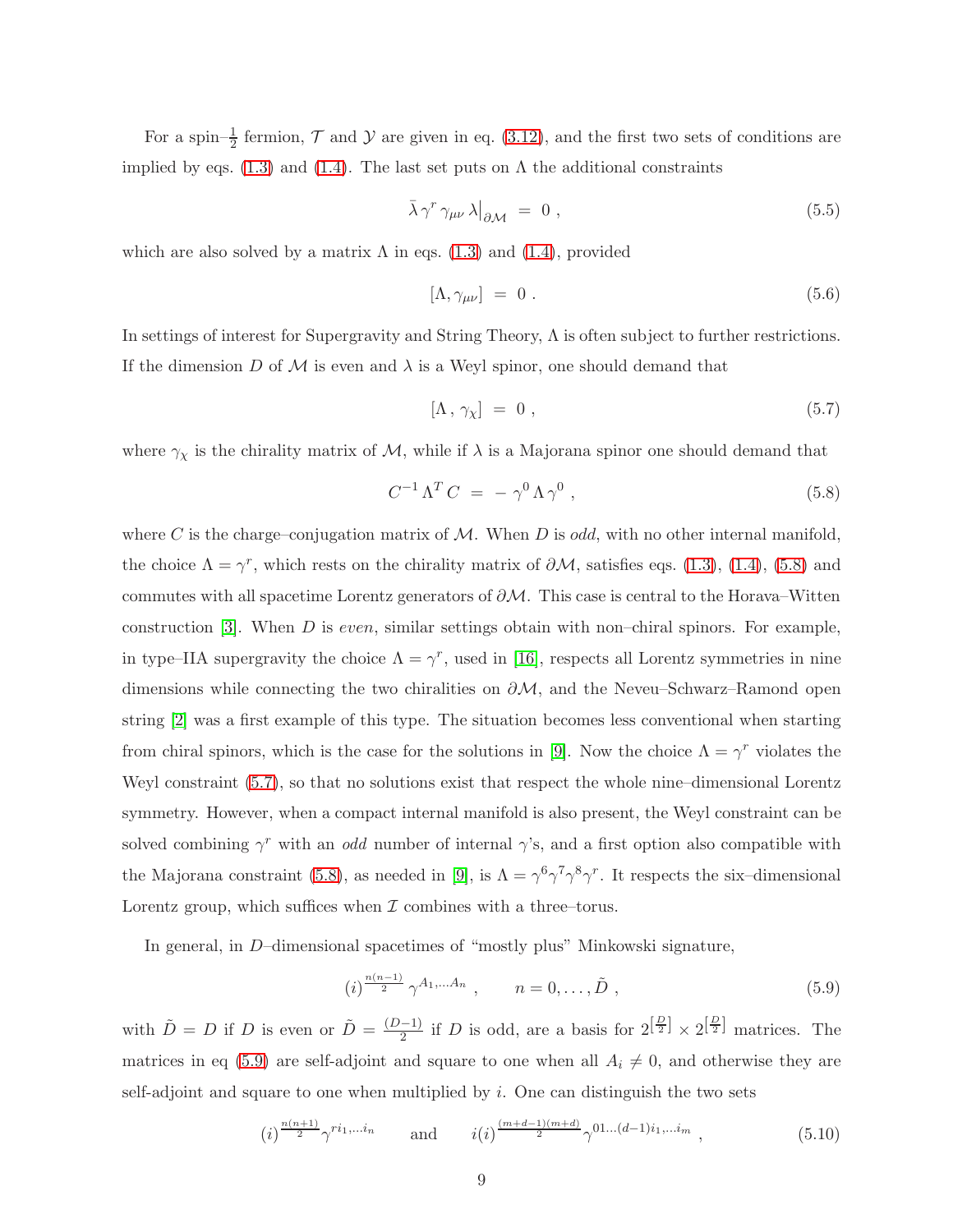with  $n \le \min(N, \tilde{D} - 1)$  and  $m + d \le \min(N + d, \tilde{D})$ , which we call  $n$ -type and  $m$ -type matrices, all of which satisfy the constraints  $(1.4)$ . When  $D$  is even, one can also start from a Weyl fermion, but eq. [\(5.7\)](#page-8-1) then demands that  $n + 1$  and/or  $m + d$  be even. Moreover, when  $D = 2, 3, 4$ modulo 8, the Majorana constraint is possible, and eq.  $(5.8)$  then demands that  $n = 0, 3, 4, 7$ modulo 8 or  $m + d = 2, 3, 6, 7$  modulo 8. Alternatively, when  $D = 2, 8, 9$  modulo 8 the pseudo-Majorana constraint is possible and allows the same options. Finally, when  $D = 2$  modulo 8 the Weyl-Majorana constraint is possible [\[20\]](#page-11-11), and eq.  $(5.8)$  then demands that  $n = 3, 7$  modulo 8 or  $m + d = 2, 6$  modulo 8. In particular, the example given above eq. [\(5.9\)](#page-8-2) rests on an  $n$ -type  $\Lambda$  with  $n = 3$ . In conclusion, when starting in  $D = 11$  with a Majorana spinor, there are  $n$ -type  $\Lambda$ 's with  $n = 0, 3, 4$ , and  $m$ -type  $\Lambda$ 's with  $m + d = 2, 3$ , because  $\tilde{D} = 5$ . Moreover, when starting in  $D = 10$ with a Weyl spinor, there are  $n$ -type  $\Lambda$ 's with n odd and  $m$ -type  $\Lambda$ 's with  $m + d$  even. Finally, when starting in  $D = 10$  with a Majorana–Weyl spinor, there are n–type  $\Lambda$ 's with  $n = 3, 7$  and  $m$ –type  $\Lambda$ 's with  $m + d = 2, 6$ . These solutions are compatible with the Lorentz symmetry in six or fewer dimensions.

A gravitino  $\psi_M$  contains lower–dimensional spin– $\frac{3}{2}$  modes  $\psi_\mu$  in its space–time components, which are selected by the additional constraint

$$
\gamma^{\mu} \psi_{\mu} = 0 , \qquad (5.11)
$$

to which the preceding considerations apply almost verbatim. There are also internal spin– $\frac{1}{2}$ components that mix, in general, with other spinor modes. For example, the internal component of a Majorana–Weyl gravitino in nine dimensions yields a spinor of chirality opposite to the one present in the ten–dimensional (1, 0) supergravity multiplet. The two build a Majorana spinor, so that at the ends of  $\mathcal I$  one can relate them with  $\Lambda = \gamma^r$ , but the other Fermi modes of the Sugimoto model [\[7\]](#page-11-0) do not satisfy the boundary conditions [\(1.3\)](#page-1-3) compatibly with the full Lorentz symmetry of more than six non–compact dimensions. Notice, finally, that different choices of Λ at the two ends of  $\mathcal I$  could be used, in general [\[18\]](#page-11-12), to induce Scherk–Schwarz deformations [\[19\]](#page-11-13).

These considerations have counterparts in  $AdS_{2n}$ , which have a boundary at infinity, so that, in view of the preceding discussion, chiral fermions are not compatible with their isometries. The chiral limit of a massive fermion propagator is indeed singular in  $AdS<sub>4</sub>$ , while the order parameter  $\langle \psi \psi \rangle$  acquires a vacuum value inversely proportional to the AdS radius [\[21\]](#page-11-14).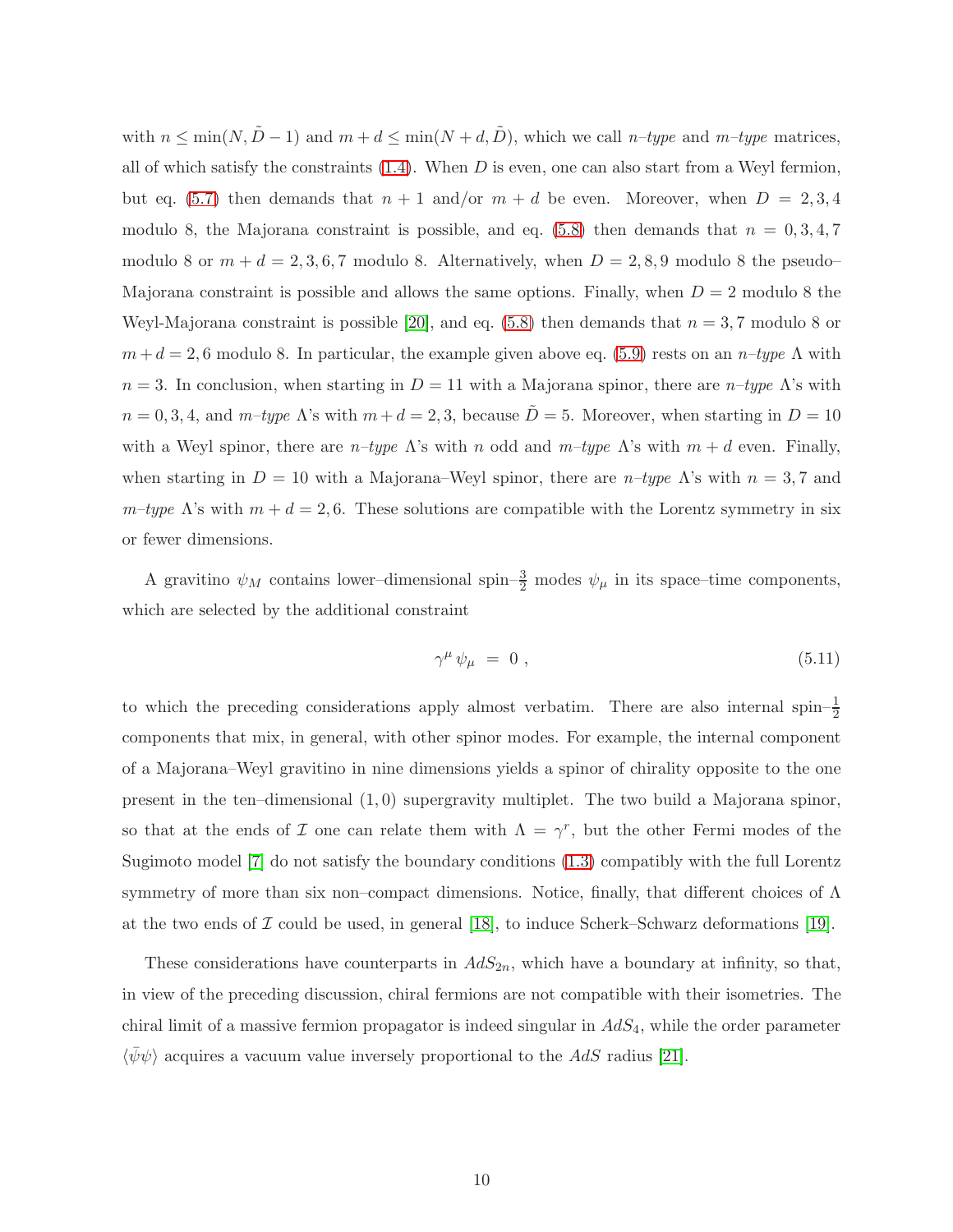### Acknowledgments

We are grateful to Sergio Ferrara for a stimulating discussion. AS was supported in part by Scuola Normale, by INFN (IS GSS-Pi) and by the MIUR-PRIN contract  $2017CC72MK_003$ . JM is grateful to Scuola Normale Superiore for the kind hospitality, while AS is grateful to U. Paris VII and DESY-Hamburg for the kind hospitality, and to the Alexander von Humboldt Foundation for the generous support, while this work was in progress.

# <span id="page-10-0"></span>References

- [1] For reviews see: M. B. Green, J. H. Schwarz and E. Witten, "Superstring Theory", 2 vols. Cambridge, UK: Cambridge Univ. Press (1987); J. Polchinski, "String theory", 2 vols. Cambridge, UK: Cambridge Univ. Press (1998); C. V. Johnson, "D-branes," USA: Cambridge Univ. Press (2003) 548 p; B. Zwiebach, "A first course in string theory" Cambridge, UK: Cambridge Univ. Press (2004); K. Becker, M. Becker and J. H. Schwarz, "String theory and M-theory: A modern introduction" Cambridge, UK: Cambridge Univ. Press (2007); E. Kiritsis, "String theory in a nutshell", Princeton, NJ: Princeton Univ. Press (2007).
- <span id="page-10-2"></span><span id="page-10-1"></span>[2] A. Neveu and J. H. Schwarz, Nucl. Phys. B 31 (1971) 86; P. Ramond, Phys. Rev. D 3 (1971) 2415.
- <span id="page-10-3"></span>[3] P. Horava and E. Witten, Nucl. Phys. B 460 (1996) 506 [\[hep-th/9510209\]](http://arxiv.org/abs/hep-th/9510209), Nucl. Phys. B 475 (1996) 94 [\[hep-th/9603142\]](http://arxiv.org/abs/hep-th/9603142).
- <span id="page-10-4"></span>[4] E. Cremmer, B. Julia and J. Scherk, Phys. Lett. 76B (1978) 409.
- [5] D. Z. Freedman, P. van Nieuwenhuizen and S. Ferrara, Phys. Rev. D 13 (1976) 3214; S. Deser and B. Zumino, Phys. Lett. B 62 (1976) 335. For a recent review see: D. Z. Freedman and A. Van Proeyen, Cambridge, UK: Cambridge Univ. Pr. (2012) 607 p.
- <span id="page-10-5"></span>[6] A. Sagnotti, in Cargese '87, "Non-Perturbative Quantum Field Theory", eds. G. Mack et al (Pergamon Press, 1988), p. 521, [arXiv:hep-th/0208020;](http://arxiv.org/abs/hep-th/0208020) G. Pradisi and A. Sagnotti, Phys. Lett. B 216 (1989) 59; P. Horava, Nucl. Phys. B 327 (1989) 461, Phys. Lett. B 231 (1989) 251; M. Bianchi and A. Sagnotti, Phys. Lett. B 247 (1990) 517, Nucl. Phys. B 361 (1991) 519; M. Bianchi, G. Pradisi and A. Sagnotti, Nucl. Phys. B 376 (1992) 365; A. Sagnotti, Phys. Lett. B 294 (1992) 196 [\[arXiv:hep-th/9210127\]](http://arxiv.org/abs/hep-th/9210127). For reviews see: E. Dudas, Class.